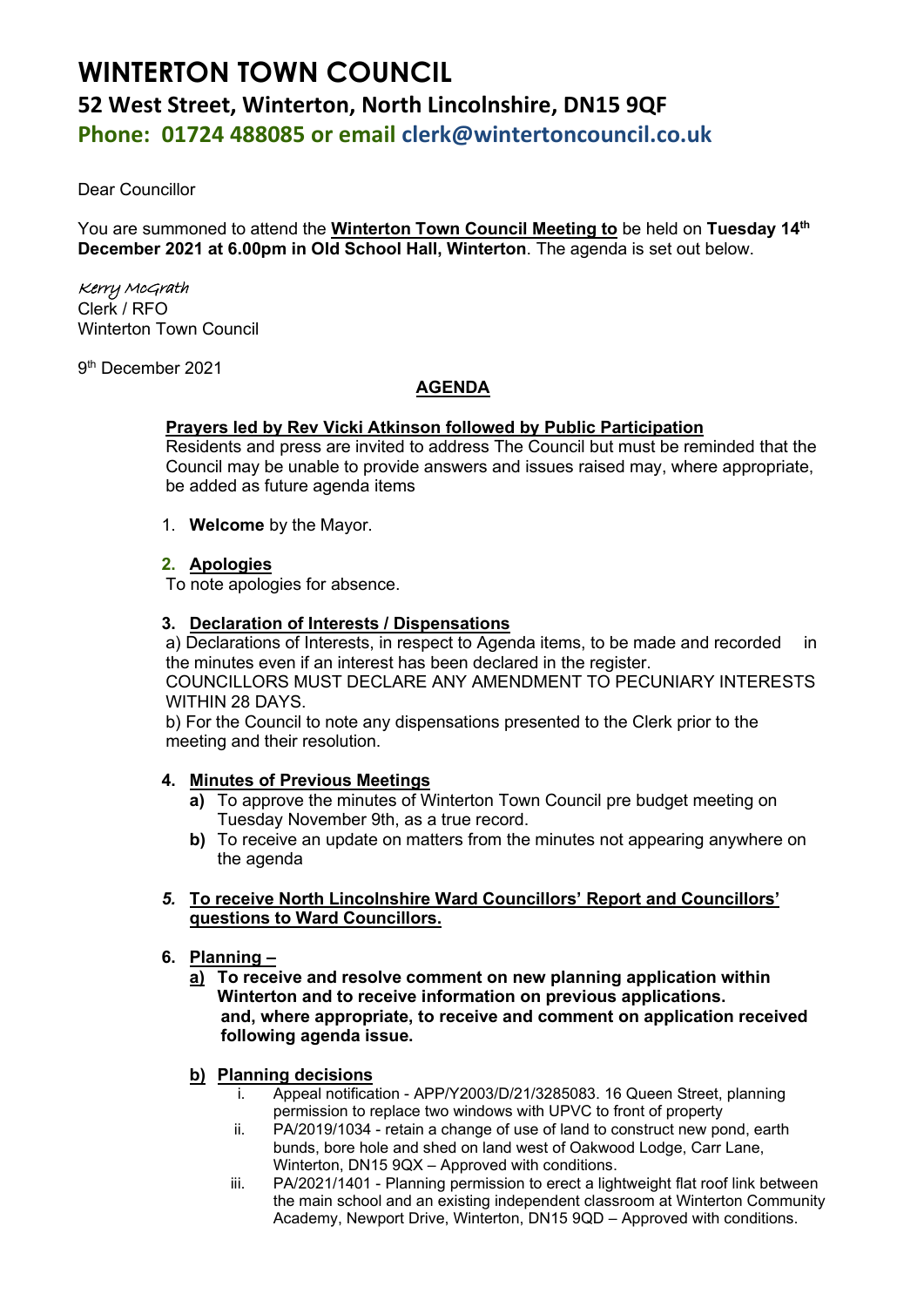iv. PA/2021/1695 - Notice of intention to fell a tree within Winterton's conservation area – 5 Hall Garden, Winterton – Approved. No Tree preservation order.

# c) **Other planning matters. –**

To resolve response to letter from Newport Drive residents.

# **7. Police Matters**

To **receive** and update on police engagement.

# **8. All Saints Church Matters**

- a) To **receive** the letter from PCC in response to Winterton Town Council letter both attached) and **resolve** response.
- b) To **resolve** whether to carry out anymore works to the Holly trees which would require planning permission.

#### **9. Environmental Matters**

- **a)** To **consider and resolve** devolving services to Winterton Town Council from North Lincs Council.
- **b)** To **consider and resolve** purchase of bin for Top Road.
- **c)** To **consider and resolve** picture for Winterton entry sign on Northlands Road.
- **d)** To **receive** updates and **consider /resolve** plans for Winterton in Bloom 2022.

# **10. Allotments**

To **receive** an update on allotments and **resolve** purchase and installing aggregate materials at gateway.

#### 11. **Financial**

a) **To approve** WTC payments for November 2021

b) **To approve** WCP payments for November 2021

c) **To receive**, for information, receipts, bank reconciliations to November 30th 2021 Council Detail report to 30<sup>th</sup> November 2021 - as attached.

d) To **receive** Financial Internal Control Councillors' update.

e) To **agree** submission of Spring in Bloom community grant application.

f) To **receive** and **resolve** Community Grant from Winterton Men in Sheds.

# **12. Policies – to review and adopt.**

- a) Safeguarding Adults Dec 2021
- b) Equality Policy Dec 2021
- c) Safeguarding Children MARS Dec 2021
- d) Grants Policy Dec 2021
- e) Social Media Policy 2020

# **13. Future Agenda Items**

To **note** any items Councillors wish to agenda for the next or future meetings.

#### **14. Date of next Meeting**

To **confirm** the date and time of the next Full Town Council meeting

# *Tuesday January 11th 2022 at 6pm.*

*In view of the confidential nature of the business about to be transacted it is advisable in the public interest that the press and public are excluded, and they are instructed to withdraw. (The Public Bodies (Admission to Meetings) Act 1960 Sec 1 (2))* 

# 15 **To consider and award tender for Grass Verge cutting in Winterton**

# 16 **To consider and resolve staffing emergency cover at Pavilion**